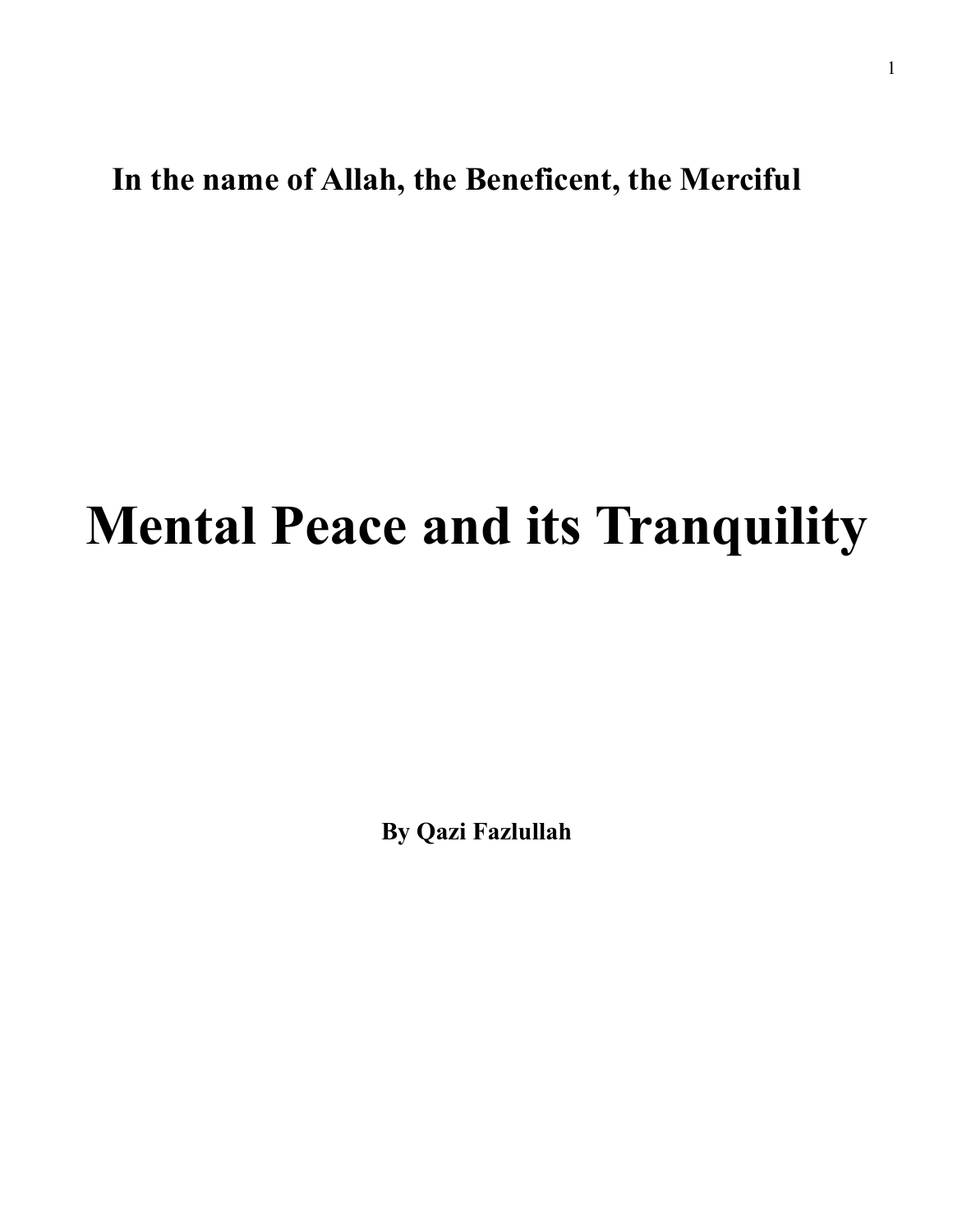## **Preface**

 Praise be to Allah and may His blessings and Mercy be upon his Messenger and his Companions, family, and followers. Living in a secular material world, people are getting disturbed having no mental peace and tranquility, everyone is running for material things like insanely. A competition is going on. Everyone is looking for luxury so none are content and satisfied with what he has and has made their lives miserable. They are looking for mental peace but in vain as they don't want to come out of the field they are getting stress there from.

 This Book is a series of lectures on Fridays for the Benefits of Brothers and Sisters we have compiled it, where it is discussed that what are the reasons of this mental rest and what is the remedy, treatment, and healing?

 May Allah (swt( guide us all and give us a peaceful life here of a prosperous one in the hereafter. Ameen

 Allah has created the world; He created humans as his vicegerent and agent. He has given them the talent and ability to exploit and utilize the world and the things therein for their own good and they do it, but He has also made them bound to follow his rules to have a satisfied and peaceful life here in this world and a prosperous one in the hereafter.

 Humans are a mix of body and soul. Their bodies have been created from the clay and all their needs and necessities are coming from the same clay, his food, drink, dress, etc, and this body after death goes to the same dust in one way or another;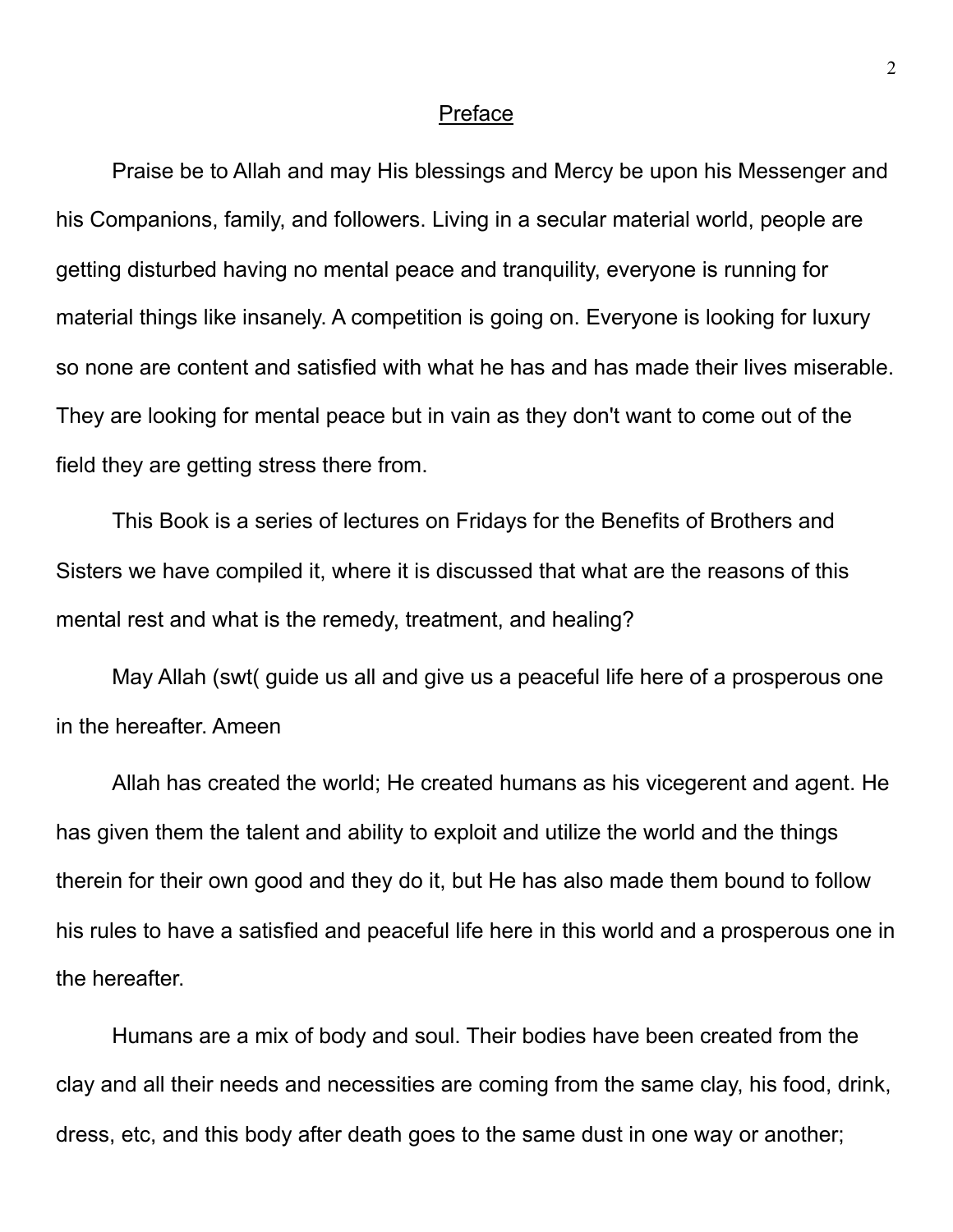while his soul has come from upon the seven heavens from a place called "Hazeeratul Qudos" or the enclosure of sanctity.

 All the requirements of this soul have to come from the same world i.e. from upon the seven heavens; there has come from therein in shape of revelation, which is called "Ruh" spirit or soul as well. Allah said:

"He sends the "Ruh" (Revelation) by His command to any of His slaves He wills, that he may warn them of the day of Mutual Meetings" (40:15).

"He sends down the angels with the "Ruh" (Revelation and inspiration) by His command to whom of his slaves He wills to warn mankind that there is no God but I, so fear Me" (16:2).

"And the same way We have revealed to you "Ruh" (revelations) with Our command (of our "Deen") you knew not what is the Book nor what is the faith? But we have made it a light" (42:52).

 So "Wahi" is called "Ruh" as is this gives life to the soul of humans and those who did not accept it or refused it are called dead. Now one who is benefiting from "Wahi" is alive and one who does not he is dead and bodily he is alive but spiritually he is dead. So the ultimate result is stress and tension, disturbances, confusion and dissatisfaction.

The human nature is a proportional nature it has the capability to do good or bad and that in the base of test Allah said:

"And by the "Nafs" (human nature) and its perfection in proportion, He has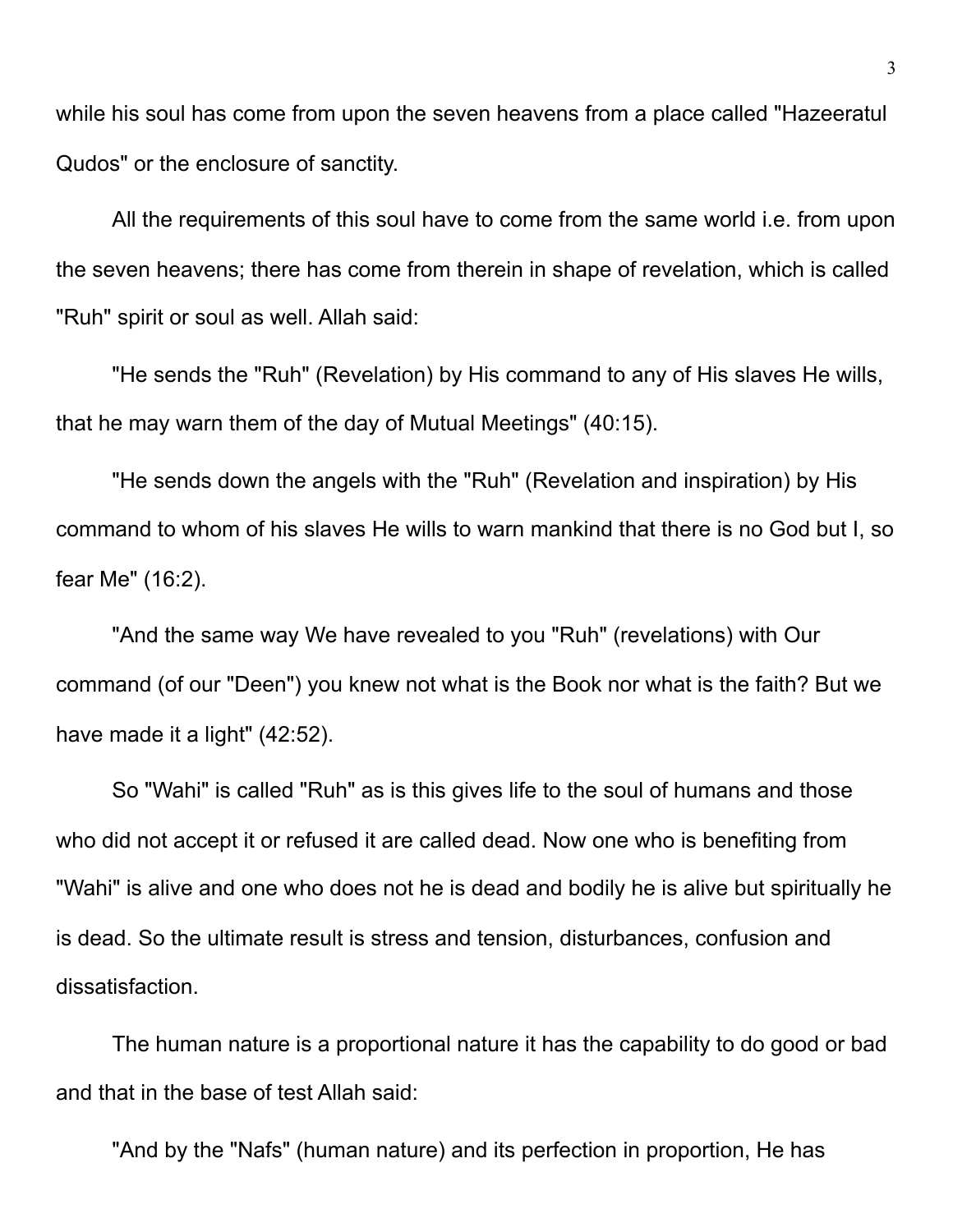showed him it's wrong and its right" (91:7-8)

"Indeed We have showed him the way, whether he be grateful or ungrateful" (76:3)

The Prophet said, " Indeed Allah has created the angels and put in them the intellect, He created the animals and put in them the desire and He created the mankind and put in them the intellect and the desire" (both).

Now the intellect is pulling him towards angels while the desire pushes him towards animals and a constant combat is going on. Allah doesn't want him to be an angel or animal but to be a human and that is the test as he has neither created him useless or as an amusement but to submit to Him and to obey and worship Him.

"Did you think that we have created you in place (useless) and that you would not be brought back to Us" (23:116)

"And I have not created the "Jinns" and human but to worship Me." (51:56)

 This human as an animal has desired to avail and achieve certain things and also have rage and anger to retaliate and defend and once again he is under the test to fulfill his desire but not the evil desires or in an evil way. Also to defend himself but not to show his anger in a wrong place or in a wrong way, as Allah said, "And whosoever who feared standing before his Lord (for accountability) and restrained himself from impure evil desires (lusts). Indeed paradise will be his abode" (79:40-41).

Also the Prophet said, "Indeed the strong person is one who controls himself in rage."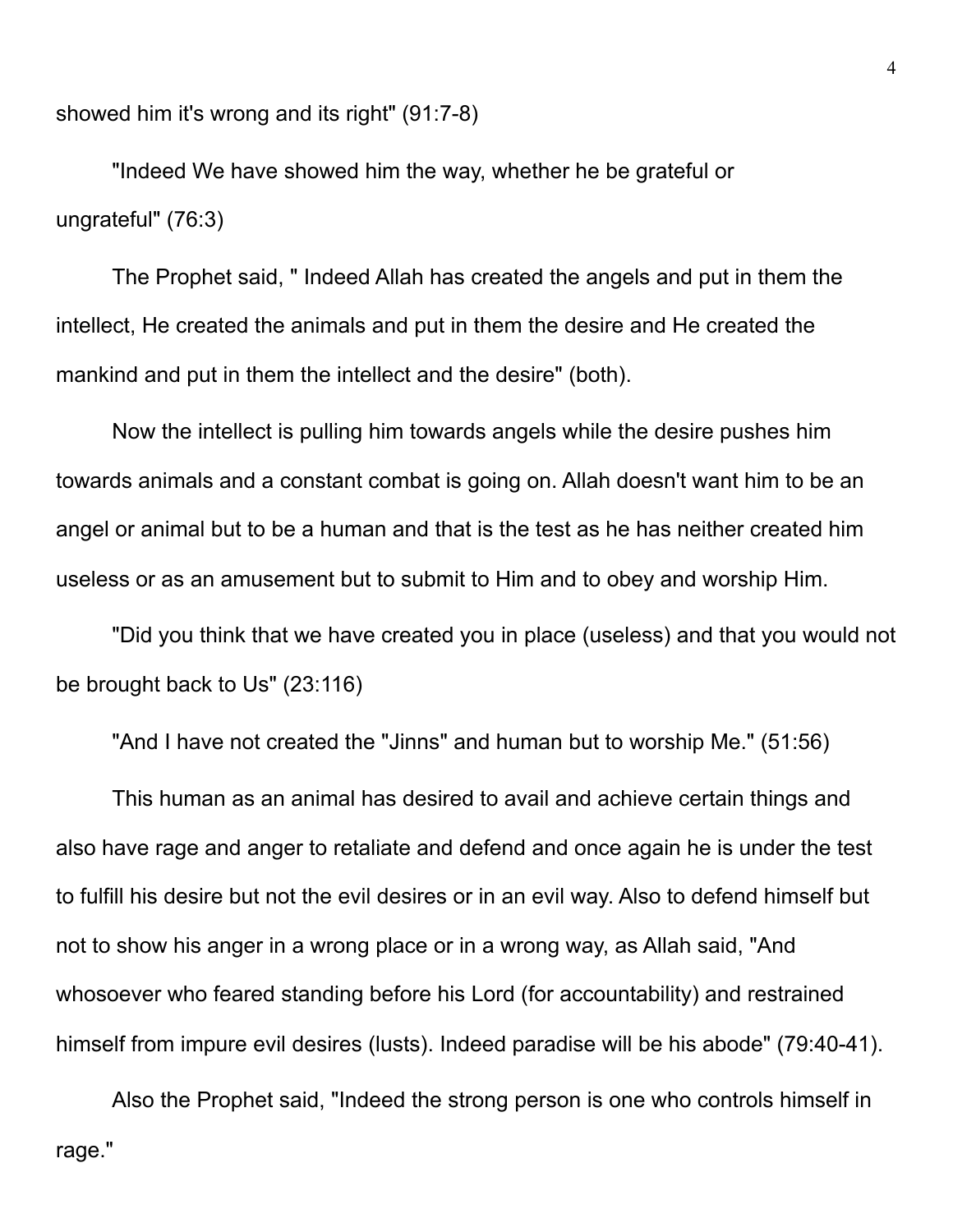This is the balance which is meant as Allah said, "And the heaven He has raised high, and He has set up the balance. So you may not transgress the balance and keep up the weight (balance) with equity and do not make the balance deficient" (55:7-9).

"Indeed We have sent our Messengers with clear rules and revealed with them the scripture and the scale (Balance) that Mankind may keep up justice (Equity & Balance)." (57:25)

Also Allah said regarding this Ummah, "And We have made you a Just (Balanced) Ummah." (2:143)

This even and balanced condition and form is meant, but very difficult and that is called stability and someone approaches this level then there is neither any fear on him nor any grief as the angels are in constant touch with him. "Verily those who said: Our Lord is Allah and then they show stability, on them the angels descend. (Saying), Fear not nor grieve and receive the glad tidings of paradise which you have been promised! We are your friends in the life of this world and in the hereafter" (41:30, 31)

Now when there are desires and there is intellect as well, so for sure there will be an aggressive type of jealousy and envy, so there will be competition in gaining and accumulating worldly things as Allah said, " The Mutual rivalry for piling up of worldly things has diverted you (made you careless) until you visit the graves (i.e. till you die)." (102:1, 2) for the said reason they hoard gold, collect, exploit and do every wrong thing.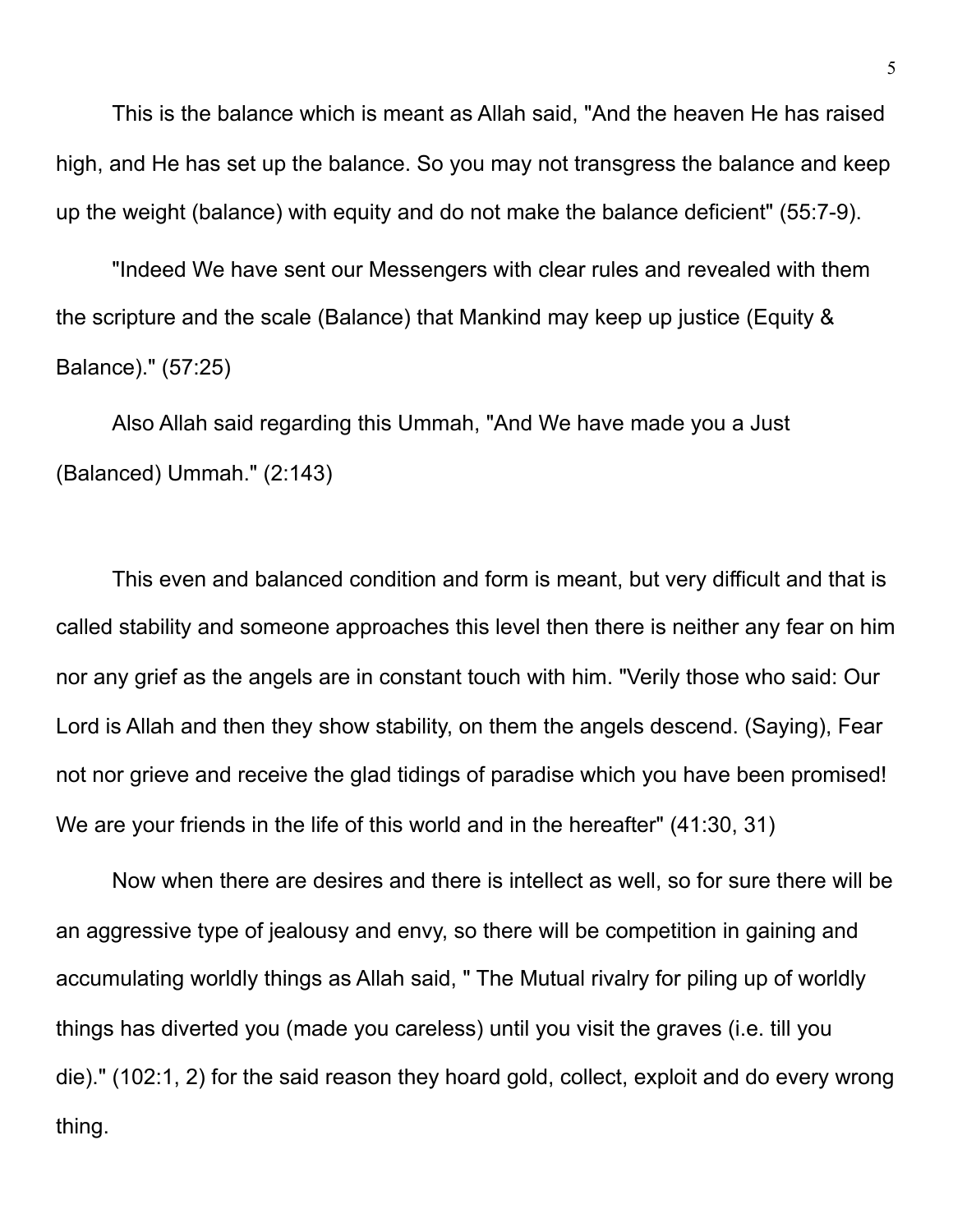These things made the humans disturbed as well as the whole world, and they are facing its outcome and after effects so badly that they are looking for a way out, but without leaving all there what they do and they got stuck into a quagmire. The more they try to pull out themselves, they are going furthermore in the same quagmire and they are the losers.

"Say, shall we tell you the biggest losers in respect of (their) deeds? Those whose efforts have been wasted in this life while they thought that they were acquiring good by their deeds" (18:103,104)

Regarding the after effects or even the direct effects of their wrong doing Allah said, " "Fasaad" (disorder, mischief, disturbance, turmoil) has appeared on land and sea (or has overtaken it) because of what the hands of men have done, so Allah may make them taste a part of that which they have done in order that they may return (come back and leave what they are doing)" (30:41)

 Dr. Martin Luther King said, "We are tied to one another in one inseparable garment something which effects one directly, efforts others indirectly." and especially when majority of people in the world are doing these wrongs.

 Humans are the units of one and the same human society and of this world as well and are the components of the same one unit which is the world and that's why in a reasonable cultured society, everyone tries to promote virtues and to prevent vice, even the state, government and law enforcement agencies encourage to inform them of miscreants. In Islam that is the duty of individuals, groups, and government as well.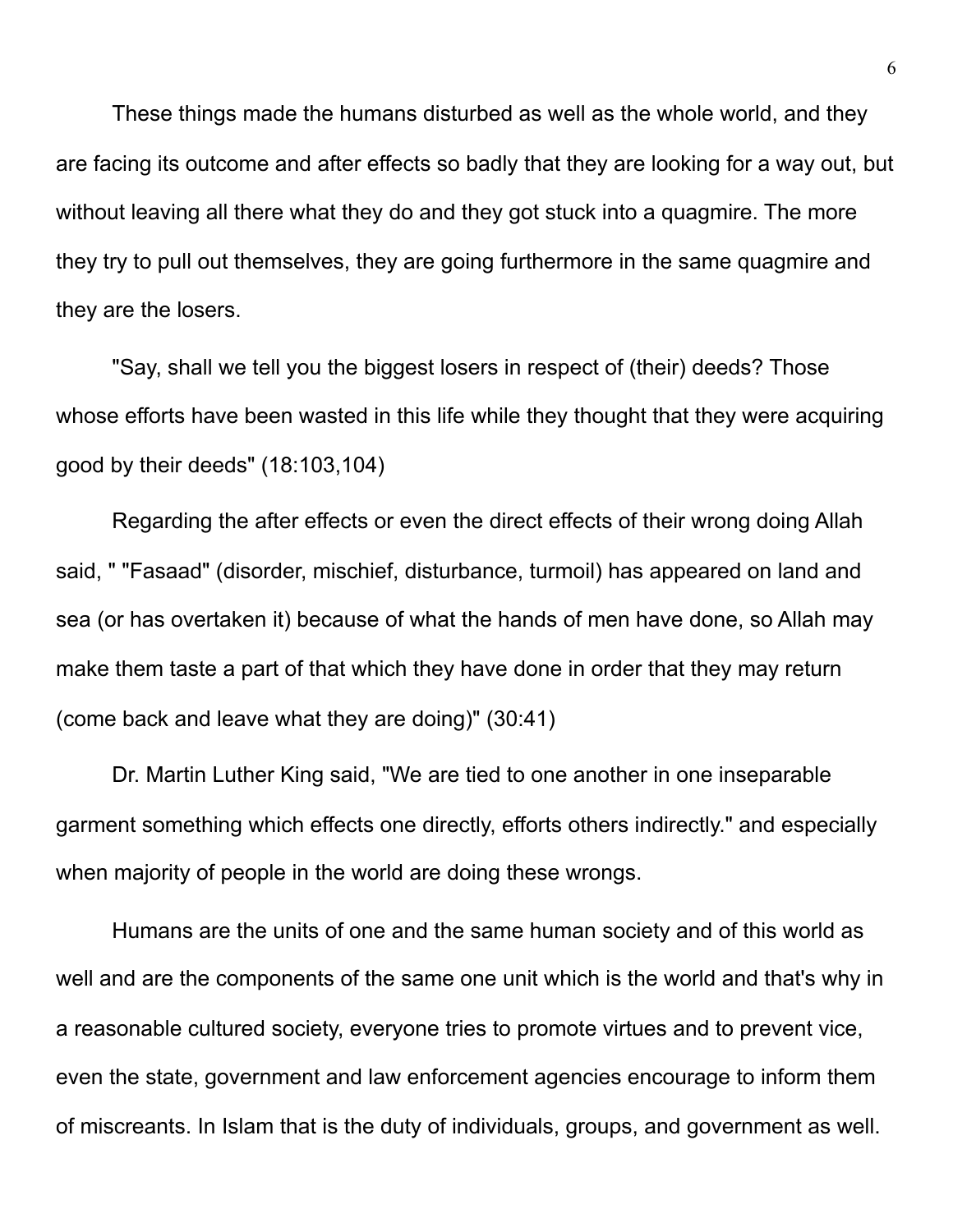"You are the best of people ever raised for mankind you enjoin good and forbid evil" (3:110).

"Let there arise out of you a group of people inviting to all that is good enjoining good and forbidding evil and they are the successful" (3:104)

"Those who if we give them power in the land (they) order for performance of prayer, paying of Zakat, enjoin good and forbid evil and to Allah goes the end of all affairs" (22:41).

To get influenced by materials he transgresses the limits.

"Verily man is very ungrateful to his Lord. And to that he is a witness (himself through his deeds) and verily he is violent in the love of wealth" (100:6-8).

Allah said, "Verily there people love this quick passing (world) and put behind them a heavy day" (76:27).

"Nay, but you love this quickly passing world, and leave (neglect) the hereafter" (75:20, 21)

Now looking into all there verses, it doesn't mean that human may not enjoy this world, but it means consider this as a necessity and not as an aim and object of life, otherwise the good of this world is also good, as Allah appreciated those who make a "Dua" is more acceptable.

"And of them there are some who say, Our Lord! Give us in this world good and in the hereafter good, and save us from the torment of fire. And for them there is a (blessed) share of what they have done and Allah is swift in reckoning" (2:201).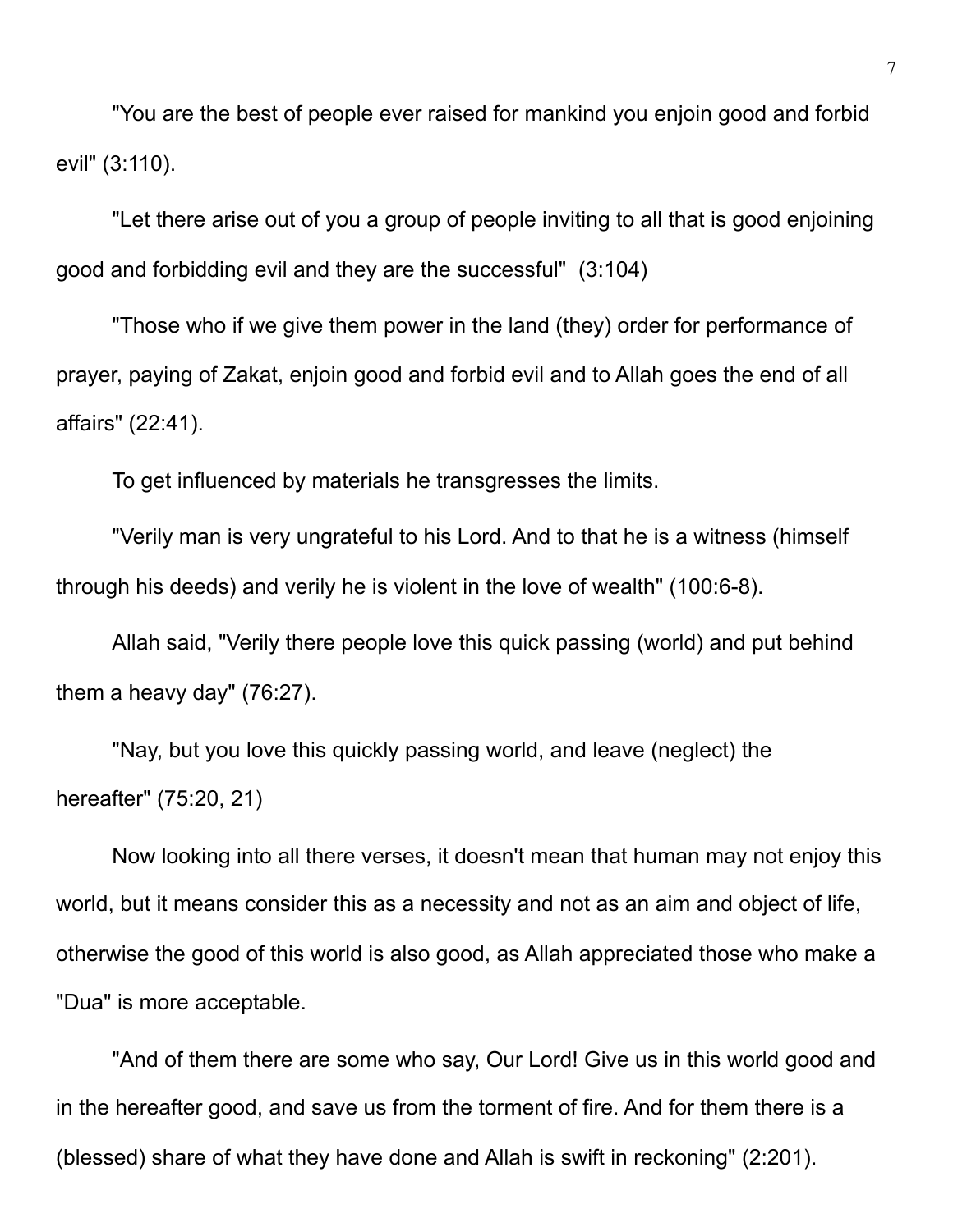While on the other side those who are looking for the good of this world only they say, "But of mankind there are some who say: Our Lord! Give us in this world and for such there is no (any) portion (of good) in the hereafter" (2:200).

 Also Allah said, "Whosoever desires the life of this world and its glitter, to them We shall pay in full their deeds therein and they will have no diminution therein. They are those for whom there is nothing in the hereafter but fire, and vain are the deeds they did therein and of no effect is that which they used to do" (11:15,16)

 These verses mean that they must make hereafter as their aim and object but they may not ignore their life in this world as well, because if a person or a nation even will ignore this worldly life and neglect, he will be in need of others all the time, having no respect and will be enslaved by others which is against the concept of "Tauheed" as he believes in the Lordship of Allah, but here, others are becoming his lords in one way or the other. Such a person or nation does not have word as nobody is listening to him but even does not allow him to speak.

 Yes, the one who will think of this world only is the big loser as we said before because he does not have mental peace and tranquil, so the first one cannot have a respectable life and the second one will never have a peace of mind in life. The first one will be looking at others, while the second one will be taking tranquilizers (drugs, prescription pills, alcohol etc.) which will dysfunction his sensitive cells and later on when he will get addicted to it, he will be thinking of suicide even.

Why is it so? Because tranquil is not related to body but to the "Ruh," and as we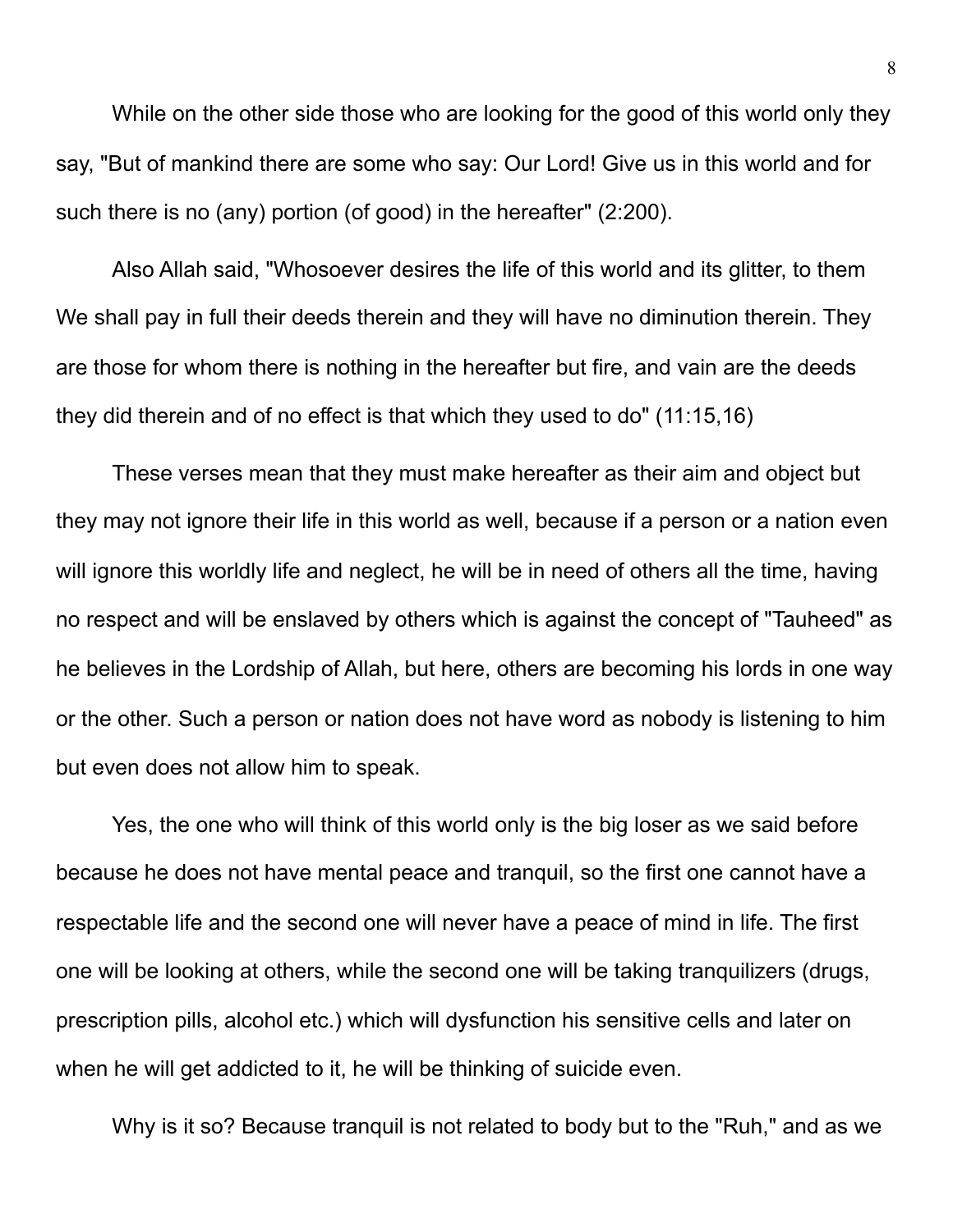said that material things are the requirements of the body and not of the "Ruh," its requirements are something else. That's why those who are getting into richness through unlawful and exploitative means like usury, they are getting into insanity. "Those who eat usury does not stand, but like the standing that one who is been stricken by satan leading him to insanity" (2:275).

 This after effect is not related to the Day of Judgment but it is observed here also of such like people.

 More of such like sicknesses of a person are, greed, exploitation, selfishness, cunningness, envy, miserliness, rivalry, intolerance, non bearing, anger, no stability, impatience, no content, self projection, hypocrisy, superiority and inferiority complex, degrading others, disturbance, confusion, breaking inner self. Such a person cannot gather himself. He is a scattered person. Such a person is cowardly, cunning, and cruel. He has 10's of fears in his heart. He fears of poverty, fear of the disclosure of his real face to the people and the fear of death as well.

 Such a person has a very divine spiritual disease, enslaved by his bad habits. He brags a lot, looking for his name and fame and appreciation by others. He is looking for his own pleasure, happiness and protection alone even though if that is on the cost of the properties, lives, and honors of others. Such a person does not have any norm and character, thinking of his own interests all the time, and he does not believe neither in friendship nor in relation. To make himself looking a great man he tries to have friendship with elites and rich people. He tries to be seemed as a noble and gentle man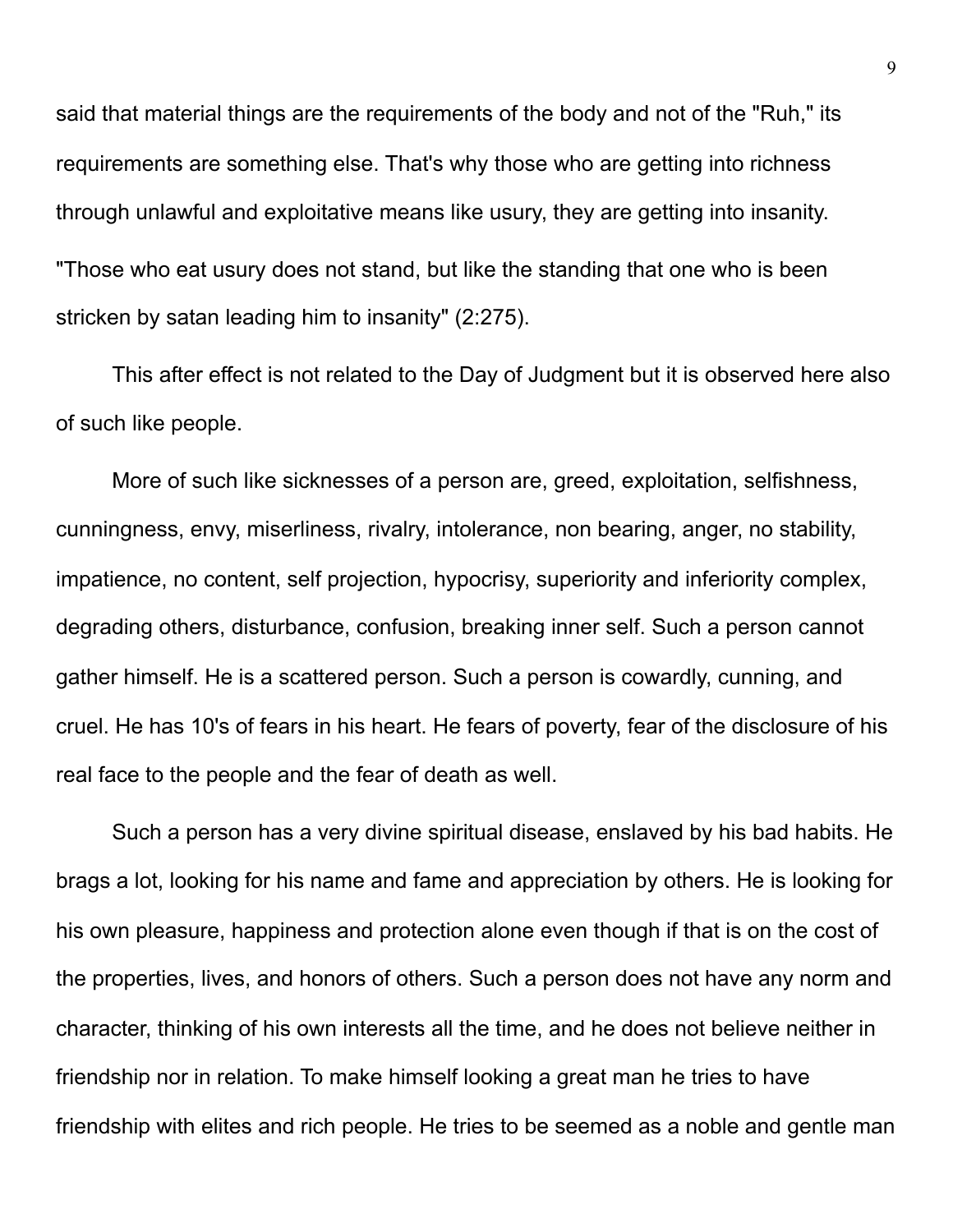while he is not. To make his personality a precious car and watch and even to have diamonds and precious stones, etc.

 To have all these he can put on auction his own dignity and the honor of his family. He flatter and cajole a lot as his priorities are different. All this is because his spirit and conscience is pressed under a big burden and that is almost like a dead spirit.

 "A western thinker W.D. Gritch in his book "modern temper" said, " We have lost the purpose of our life, in this world we don't have any place to live like a human, so at least we should try to die like a human."

But how? When one does not live like a human how he can die like a human?

 The Holy Quran said, "But whosoever turns away from My reminder verily for him is a life of hardship and We shall raise him up blind on the day of resurrection. He will say: "Like this Our "Aayaat" (rules) came to you but you disregarded them, so this day you will be neglected. And thus do We requite him who transgresses beyond bounds and believed not in the "Aayaat" of his Lord and the torment of the hereafter is far more severe and more lasting" (20:124-127)

Most of the thinkers think good and diagnose good as well but couldn't treat good, but even the treatment they prescribed is worse than the disease, not only does it worsen it but it produces furthermore incurable diseases.

 Sigmund Freud in his book " analyses of human nature" said that human in his nature has three elements, one pulls him towards his desires, the other one tries to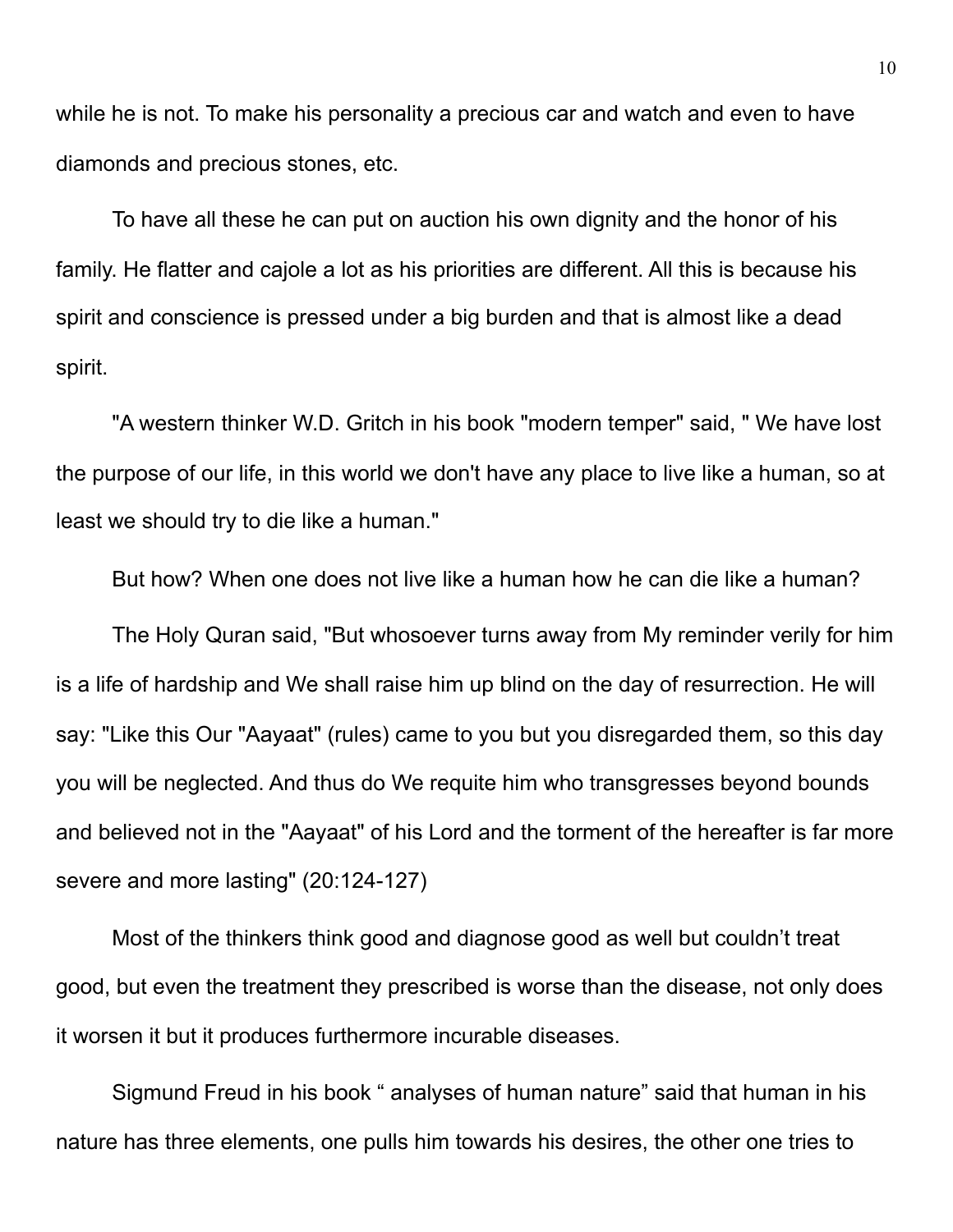raise him up to the heights and a third one tries to balance both and to make his personality medium and balanced but mostly it couldn't so he becomes disturbed.

 Another thinker Bertrand Russell in his book "Conquest of Happiness," said that human beings want:

- 1. To go beyond limits, bounds, and wants absolute freedom
- 2. Not to be subject to anybody
- 3. Tries to know each and every thing and his knowledge must be a perfect on having no mistake.

In other words we can say that he wants to be perfect and perpetual, where all these alone said things are the attributes of God only, while human is a creature could never be god or having the attributes of god and as he couldn't so, he gets disturbed.

 To this extent they both diagnosed properly, but regarding treatment both made a blunder as Freud said, "He must be provided absolute freedom in sex without any bounds, in other words it means there may be sexual anarchy, while Russell said they must be provided luxuries in abundance. I.e. everything may have a mass production.

 The western world followed these two thinkers and their treatment. Free sex totally broke the family concept as they say that there is no need of marriage and that's why there you see love babies single parent baby etc. where there is no social life nor social ties and not social norms. Most the mother is suffering a lot and the baby as well

Russell's treatment made everyone like the part of a machine, running day and night to earn to avail all these facilities and luxuries available in the market. Husband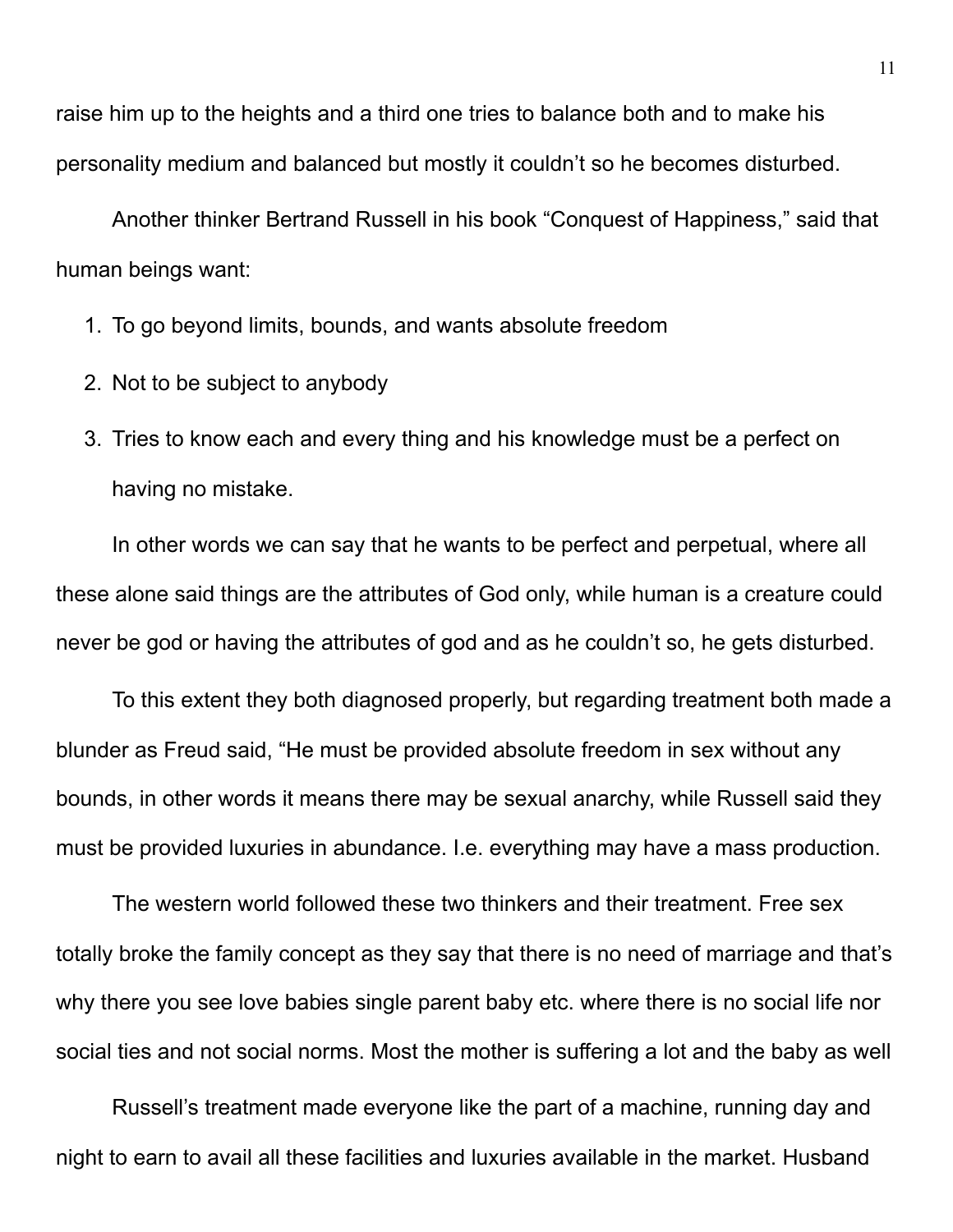and wife both are running like insanely, one is working at day time, while the other at night and thus they don't see each other for a long time, while some time they both work at daytime and send their babies to daycare or a baby sitter. A stranger is caring for their children without giving them any natural love and affection as he or she is working that as a job and business and thus the baby could never become a proper human having human norms developed therein, in other words we can say that the baby got deprived of his fundamental rights.

 A thinker by the name of William James writes, "Those who think that material desires and material things bring peace and tranquility, they are insane. He says it is possible only through faith in a divine religion as it creates a power inside the person which effects his mind and thinking and that pushes him towards actions and deeds so his actions and deeds have the divine light as well and those enlightened deeds again reflect his mind so he gets into mental tranquil and satisfaction."

 In the light of the Holy Quran, the proper healing of suchlike people is possible only through "Taqwa" (Piety) and "Taqwa" has two fields.

- 1. "Adl" or Justice to all i.e. by this justice we mean the social Justice which everyone is bound to practice and administer the same himself. He has to be the Judge of himself to give everyone the due right and not deprive anyone of his rights.
- 2. "Ihsan" To be dutiful to Allah in the proper way. So "Ad'l" or Justice is his relation to others while "ihsan" is his relation to others while "ihsan" is his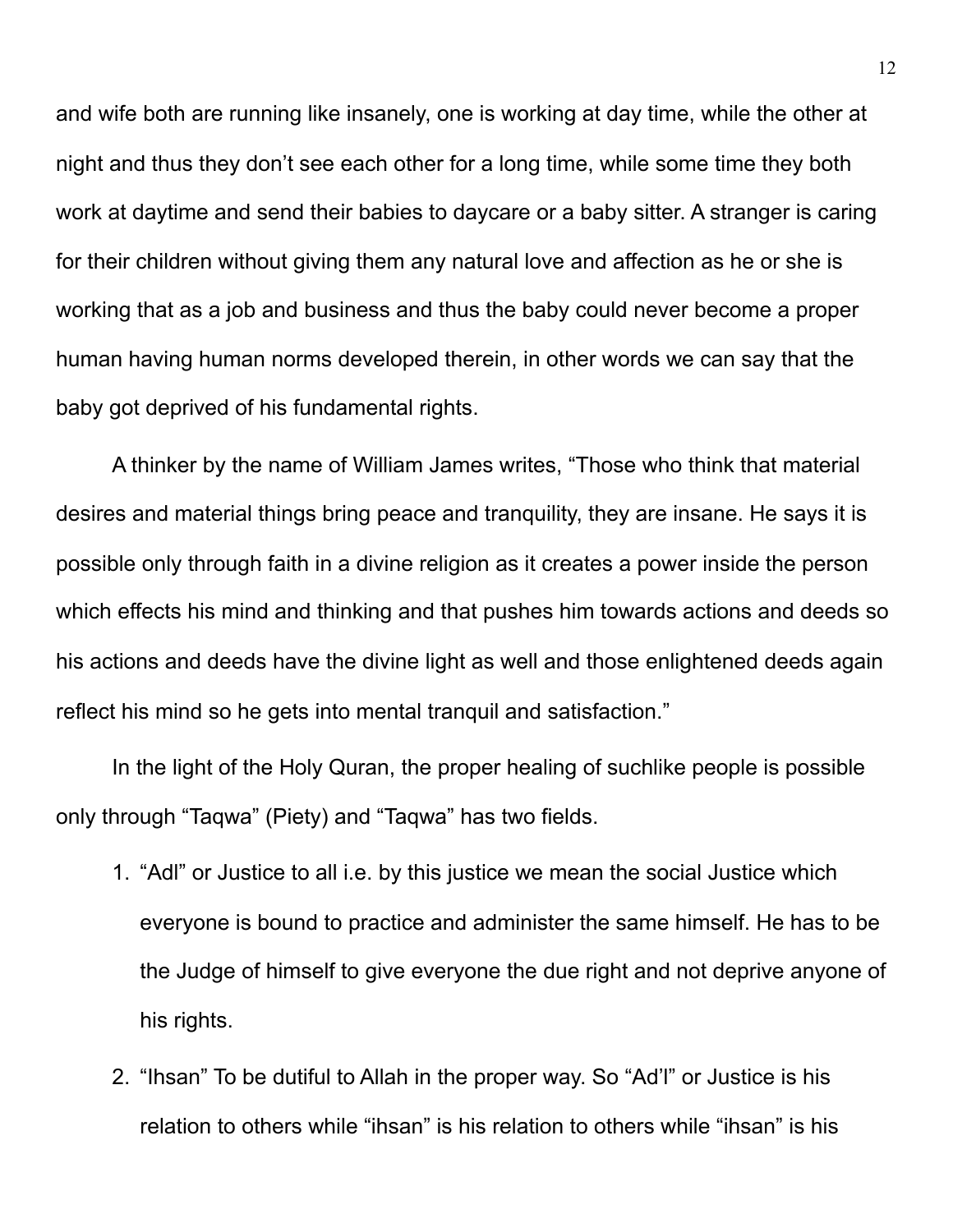relation to Allah as the Prophet said when he was asked by Angel Jibril about "ihsan" he replied, "To worship Allah as though

See him and while you see him not truly, He sees you. And Allah said,

"Indeed Allah commands "Ad'l" and "ihsan" (16:90).

Also the other famous meaning of "ihsan" is kindness towards the creature of Allah. Thus this "Ad'l" and "ihsan" are the noble character, and character is the jewelry and the adornment of mankind. Character makes the personality. Based on character everyone keeps a control of himself and that's why in Islam after faith, character is prior to anything else. The Prophet himself said, "Indeed I have been sent to teach and I have been sent to perfect the Noble character. And the Prophet said, "The liked one to Allah is the one who is extra kind towards his creature." For peace and tranquility two other things are more important

1. Needs and necessities to be fulfilled.

2. Justice to be provided and administered to all.

 Now if the needs and necessities are provided and the justice is administered and everyone takes care of others to the best of their capability and do justice to others socially as well then for sure they will attain mental peace and tranquility. Allah said,

"So they (Quraish) may worship the Lord of this house The one who has fed them against hunger and has made them safe from fear" (106:3-4).

 As Allah had protected them from hunger because they had their safe business trips the whole year and nobody was touching them with any harm as custodians of the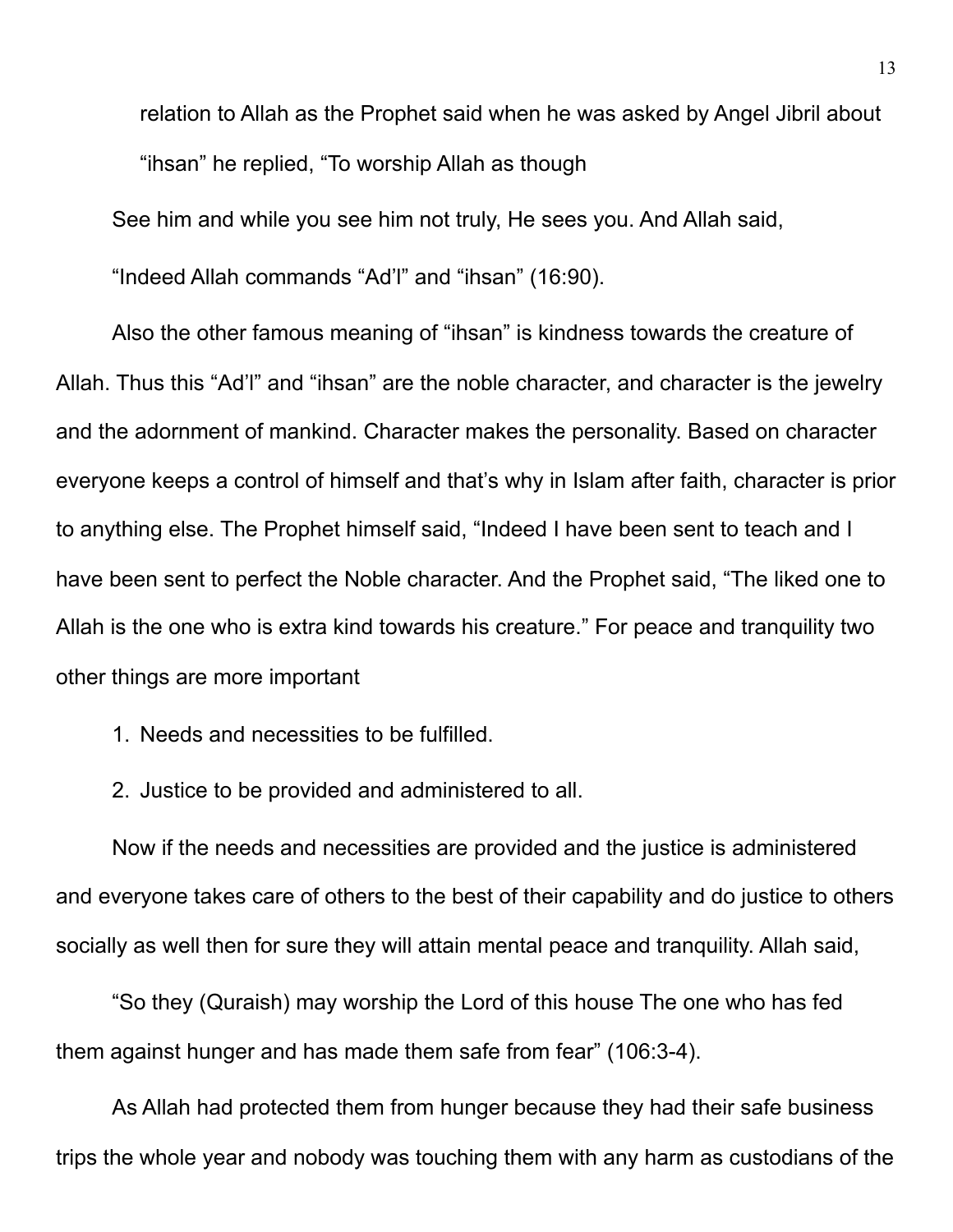house of Allah. So they were obliged to worship but they didn't. All these mean that connection with Allah is the only way to have mental peace.

"Those who believed and whose hearts find rest in the remembrance of Allah, verily in the remembrance of Allah do hearts find rest(13:28)."

 Imam Bukhari narrated from Abu Musa that the Prophet said, "The example of the one who remembers his Lord in comparison to the one who does not remember his Lord is that of a living creature compared to a dead one."

"And perform the prayer at the two ends of the day and in some hours of the night, verily the good deeds remove the evil. That is a reminder (admonition ) for the mindful" (11:114)

This verse means that good deeds wash out the evil deeds. Also it means that good deeds take away the evil thinking, means stress, tension, and mental unrest. In another hadith Aisha said, "that whenever something caused grief to the Prophet, He rushed to the prayer." Also Allah said, "Whoever practiced righteousness whether male or female while he is a true believer, for sure we will give him a good life (here) and we shall pay them certainly a reward in proportion to the best of what they used to do" (16:97).

 Because evil deeds pinch a live conscience and then he suffers. That's why Islamic Shariah has fixed some "kaffarat" (atonements and expiations) to remit his evils and to take away the burden he feels.

That's why Allah said, "No doubt, verily the friends of Allah. There is no fear in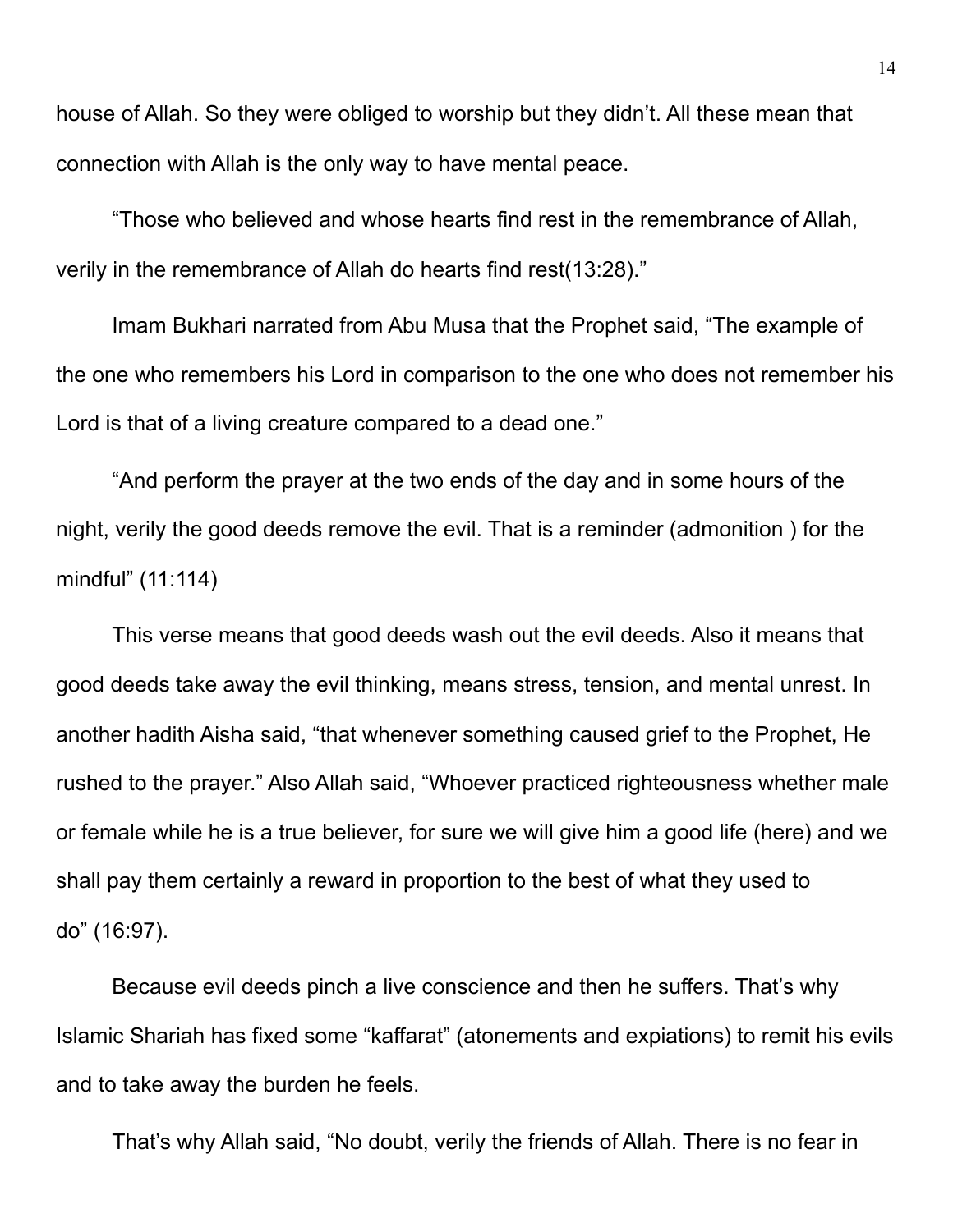them nor will they grieve.

 Those who believed and used to fulfill their obligations, For them there is happiness, mental peace in the life of this world and in the hereafter. There is no change to the words (decrees) of Allah, This is indeed the great success" (10:62-64)

 Then there are tens of ahadith in this regard but let's see what has to be done to get rid of their stress, tension and unrest?

- 1. To pray consistently as this is not only the cleanliness of the body, punctuality, discipline etc but also "Sajdah" is the closest form of a human to Allah and for sure this closeness will bring him mental peace.
- 2. To remember Allah every time and that's why Islam teaches us what to say in this regard in different circumstances.
- 3. To recite the Holy Quran as this is the Word of Allah and through His words one can get connected to him.
- 4. To give charity as it pleases Allah and His pleasure gets reflected on one's mind and brain.
- 5. To forgive one who did wrong to him as it pleases Allah as well and the person concerned will make "dua" for him for sure and "dua" has its own effects.
- 6. To do mercy to the creature as the Prophet said, "Kind people Allah gives them his mercy." Be kind to those on earth, the One in the heaven will have His Mercy on you.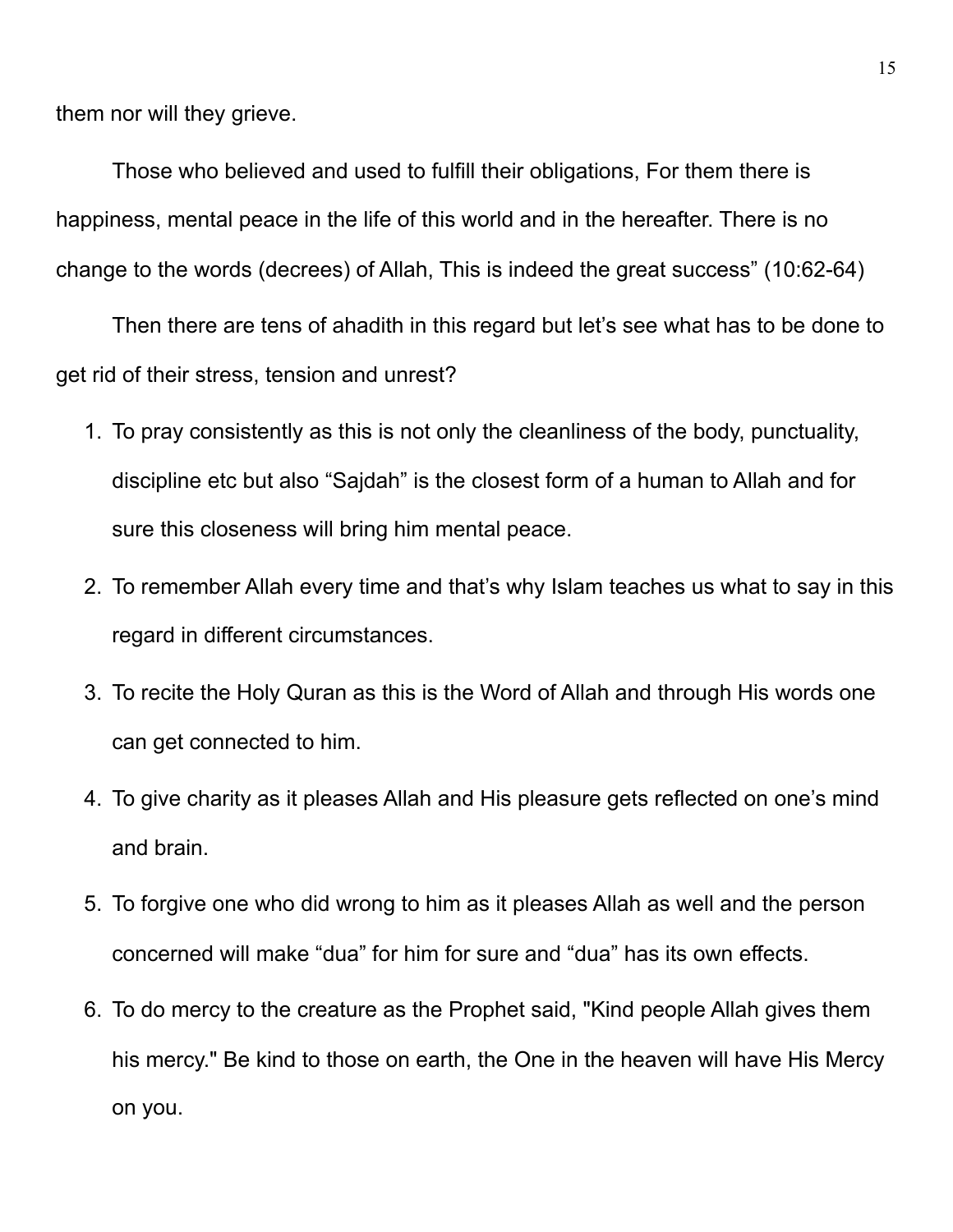7. To say "Astaghfirullah" a lot as it embodies his slavery to Allah and humbleness as well and this will give him mental peace.

 Maulana Ashraf Ali Thanwi said, "To get into mental rest one has to accept himself and to be content with what he is and what he has even though if he is a sinner he must admit that he is." His admission will take him towards repentance. He may not try to find excuses for his wrong doing as sometimes he goes towards challenging the

Authority of Allah, which is actually the character of satan, it hardens the heart and a hard heart would be sealed later on. It doesn't mean he may mention his sins again and again as this repetition also hardens the heart and makes it shameless, but he should mention it for the purpose of repentance only and that repentance may be with full sincerity which consists of three things:

- 1. To feel sorry for what he has done and to blame himself and be ashamed of.
- 2. To come out of the field and form of that sin
- 3. To make a strong intention that he will never do the same in the future. Imam Sayuti said, Repentance has three contents:
- 1. To resolve your problems and disputes with others.
- 2. To return the due rights of others if any.
- 3. To do good deeds in the future.

Allah said, "O you who believe! Turn to Allah with sincere repentance" (66:5). This type of repentance Allah will surely accept. "Allah accepts only the repentance of those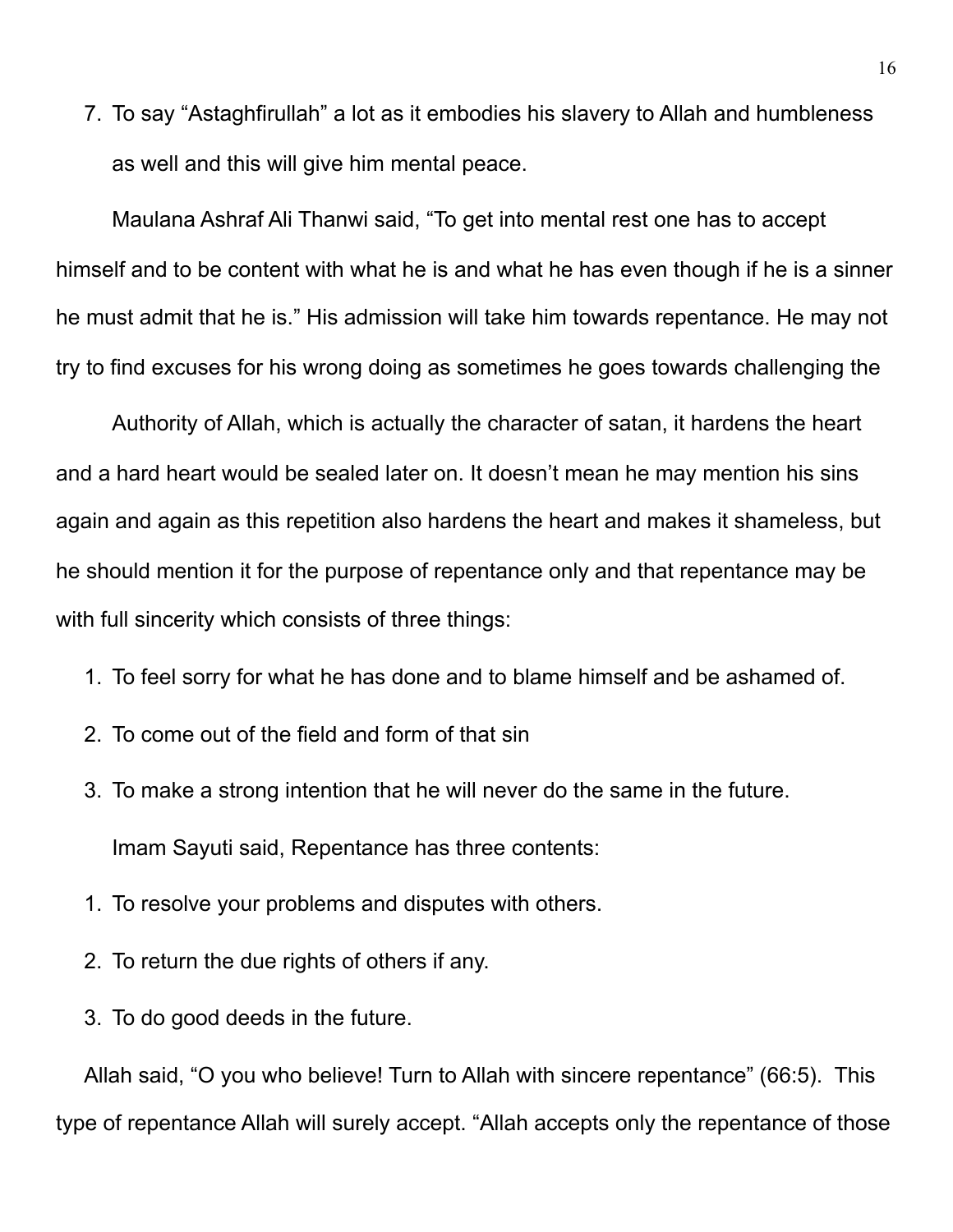who do evil in ignorance and repents soon afterwards" (4:17). Maulana Thanwi also said "He must concentrate on the good pleasure of Allah." For the said purpose two things are must:

To be very humble and down to earth as Allah does not like arrogant and self seeming people who think of themselves huge as such a person does not obey but violates and transgresses.

- 1. "Nay! Verily human does transgress all bounds, as he sees himself self sufficient (96:6-7)
- 2. He may love poor and source less people. This will push him towards the first requirement which is humbleness.

 In this regard there is a hadith narrated by ibni Hajar that is that the Prophet said to his Sahabah, "Three things are made very beloved to me from this world of yours:

- 1. The perfume (as this is cleanliness)
- 2. The women (To be dealt with kindly/justly)
- 3. My comfort is there in the prayer

Abu Bakr said, "To me also three things are made very beloved from this world

- 1. To look at the face of the Prophet (with love)
- 2. To spend my wealth on the Messenger of Allah
- 3. My daughter to be in the "nikah" of the Messenger of Allah.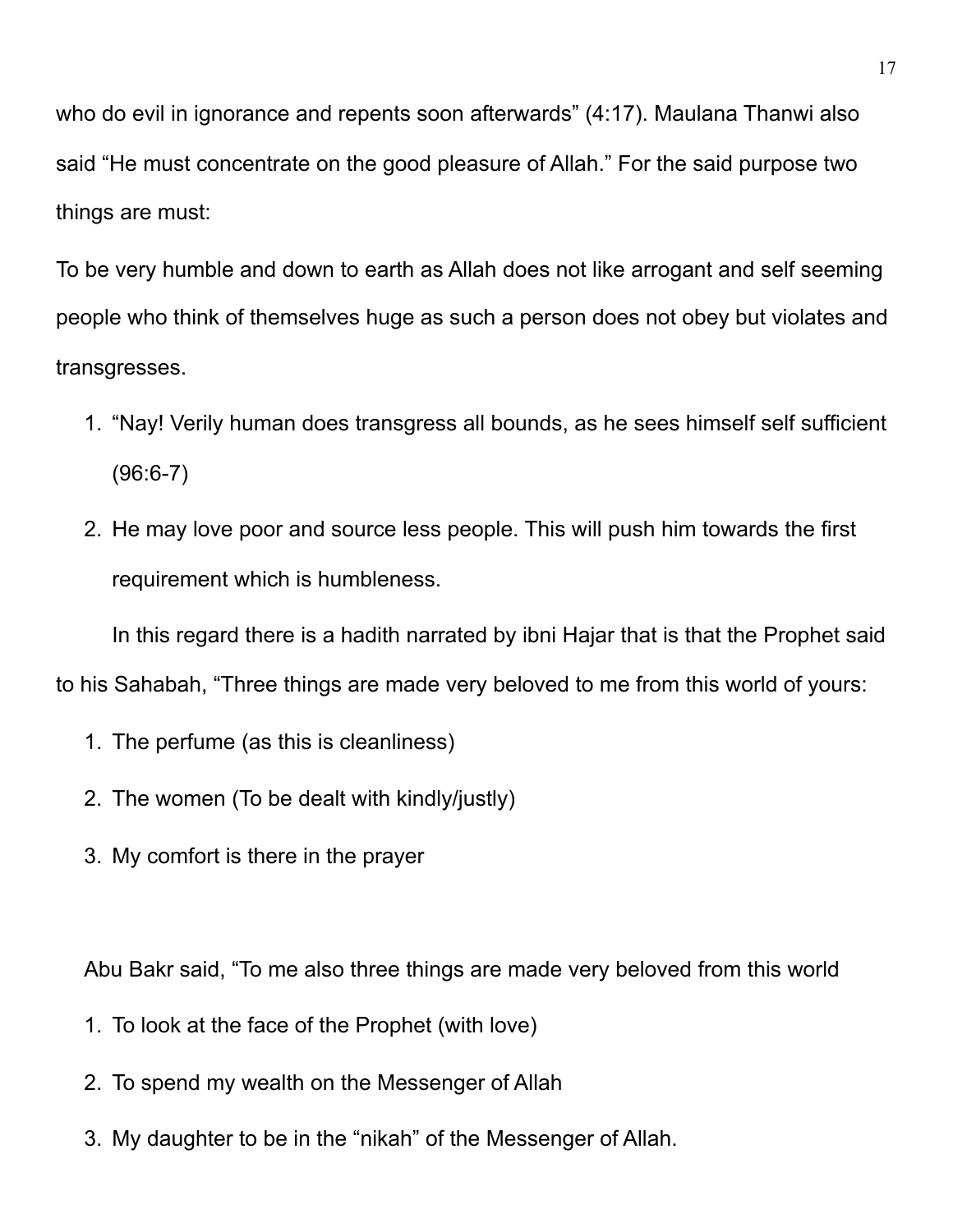Umar said, "You spoke the truth O Abu Bakr and to me also three things are made beloved:

1. To promote virtue (or enjoin others to do good).

2. To prevent vice (to forbid evil).

3. To wear worn out clothes (to look like a poor man).

Uthman said, "You spoke the truth O Umar and to me three things are made beloved:

- 1. To feed the hungry people
- 2. To give dress to the naked
- 3. To recite the Holy Quran

Ali who was sitting there said, "You spoke out the truth O Uthman and to me also 3 things are made beloved:

- 1. To give respect to the guests
- 2. To fast in Summer (Hot Weather)
- 3. To hit with swords (The enemies of Allah)

Still they were sitting there when Jibril came and said to the Prophet that "Allah has sent me when he heard all these of you people that you may ask me if I would have been on of those who are living here in this world what I would have liked. O Jibril! He said, "If I would have been one of those living here then I would have liked three things:

1. To guide those who get lost of the path of Allah